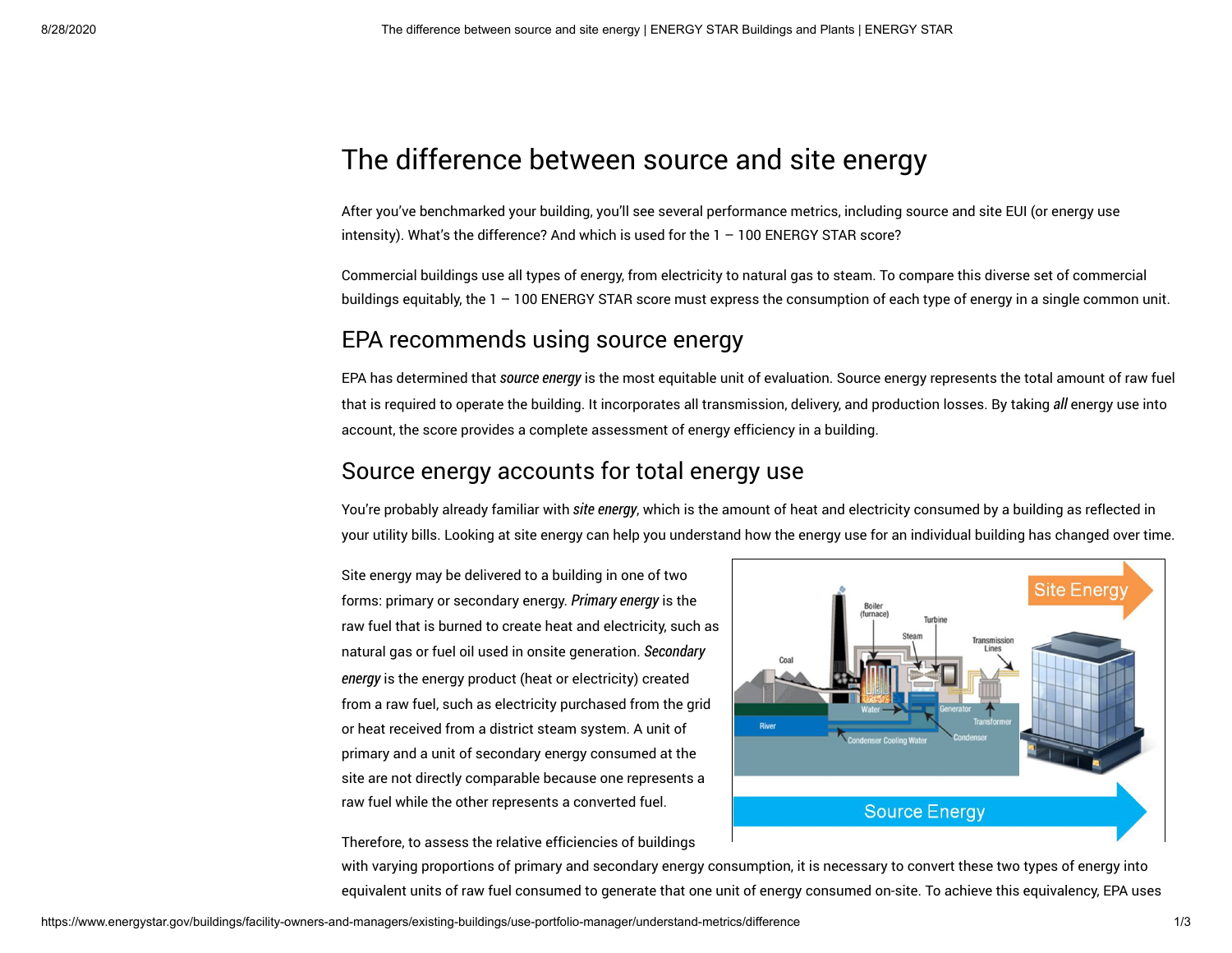#### 8/28/2020 The difference between source and site energy | ENERGY STAR Buildings and Plants | ENERGY STAR

source energy.

When primary energy is consumed on site, the conversion to source energy must account for losses that are incurred in the storage. transport, and delivery of fuel to the building. When secondary energy is consumed on site, the conversion must account for losses incurred in the production, transmission, and delivery to the site. The factors used to restate primary and secondary energy in terms of the total equivalent source energy units are called the source-site ratios.



### EPA uses national conversion factors to calculate source energy

The efficiency of secondary energy (e.g., electricity, steam) production depends on the types of primary fuels that are being consumed and the specific equipment that is used. These characteristics are unique to specific power plants and differ across regions of the country. For example, some states have a higher percentage of hydroelectric power, while others consume greater quantities of coal.

Because ENERGY STAR is a national program for protecting the environment through energy efficiency, EPA has determined that it is most equitable to employ source-site ratios at the national level. As such, there is only one source-site ratio for each of the primary and secondary fuels in Portfolio Manager, including electricity. The use of national source-site ratios ensures that no specific building